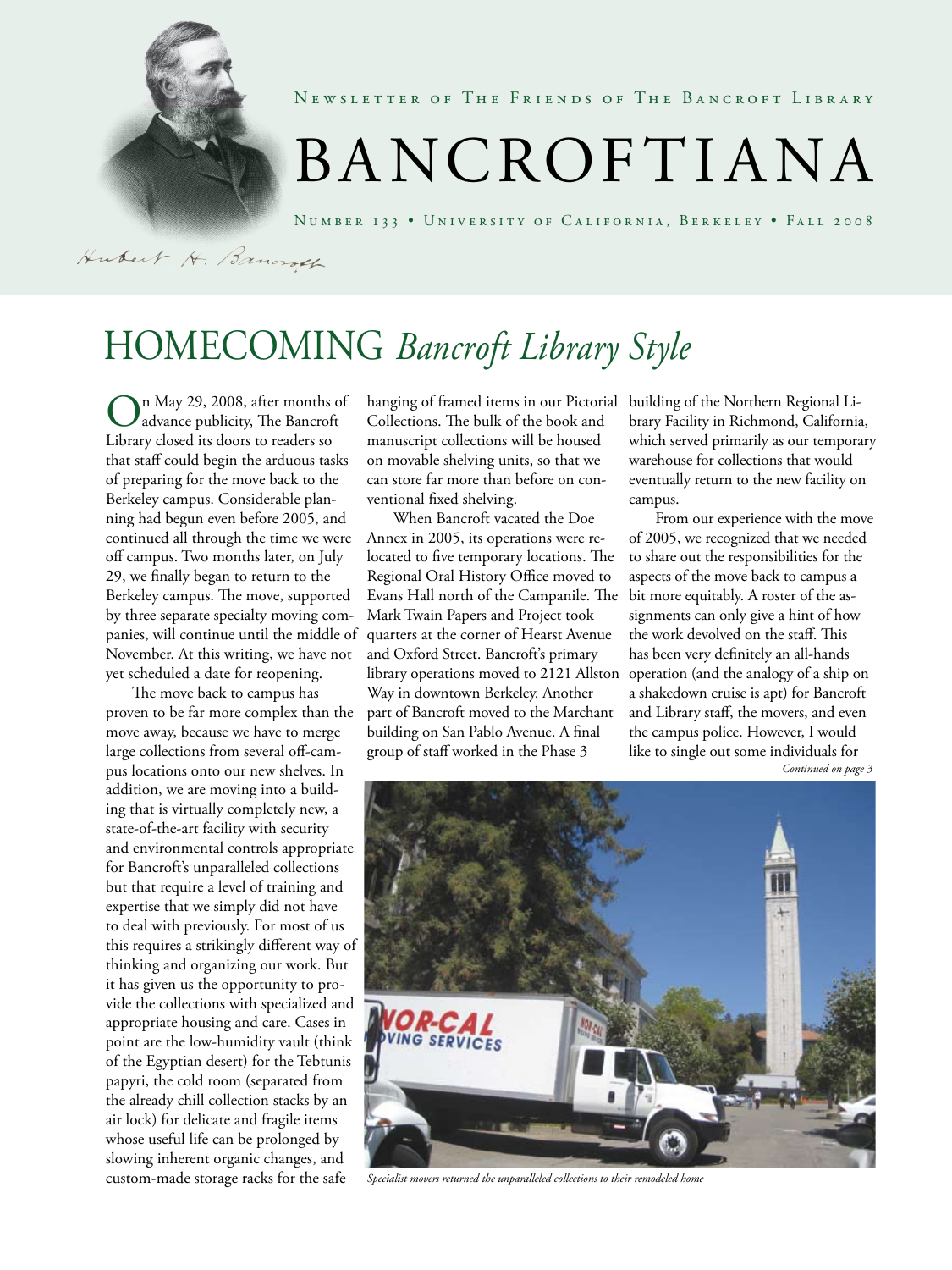

Despite the fact that all Bancroft staff members were heavily engaged in the process of planning for the move back into the Doe Annex Building (see Peter Hanff's article, p. 1), the ordinary life of this extraordinary institution continued apace last year.

Even in our half-size reading room we managed to serve 6,471 readers, who requested 38,610 individual items books, manuscripts, photographs, maps…. We made over 60,000 photocopies and digitized 3500 items at the request of users. In addition, with the aid of the Internet Archive and the Open Content Alliance we digitized more than 7500 volumes, including 202 volumes of the provincial archives of Alta California, the basic source for the history of California before 1846. These were kept in the U.S. Surveyor's Office in the San Francisco City Hall, where Hubert Howe Bancroft's assistants prepared extracts, abstracts, and copies for Bancroft's histories. And it is fortunate that he did so, since the originals were destroyed in the 1906 Earthquake and Fire.

Theresa Salazar (p. 4) discusses the recent acquisition of a confirmation register from Baja California, but there have been many more acquisitions of note. A partial list of manuscript collections includes the papers of Sacramento Congressman Robert Matsui, who spent his infancy in the Tule Lake War Relocation camp, and of San Mateo Congressman George Lantos, a survivor of the Holocaust; the papers of Beat poet Philip Lamantia and of Jack Hirschman, Poet Laureate of San Francisco; the family papers of pioneer California historian Theodore Hittell (1830-1917); additions to the papers of poets George Sterling and Lawrence Ferlinghetti and English writer John Mortimer (author of *Rumpole of the Bailey*); and correspondence of the late

#### *From the Director*

# "Life Continues"

poet and Cal professor Thom Gunn. We are honored to have them.

Notable acquisitions of rare books include the unpublished *Chroniques* of French historian Enguerrande de Monstrelet in a late-15th-century manuscript; the *Monuments de l'Egypte et de la Nubie* of Jean François Champollion, who deciphered the Rosetta Stone; and the first edition (1812) of the Old High German *Hildebrandslied*, prepared by Jacob Grimm (of the fairy tales). Among significant titles for the history of women were Juan de Espinosa, *Dialogo, en laude de las mugeres* ("Dialog in Praise of Women" [Milan, 1580]), Elizabeth Butler, *Appeal to the People of England, on the Recognition and Superintendence of Prostitution by Governments* / *by an English Mother* (Nottingham, 1870), Emily Richards, *Republican Catechism Criticised and Amended for the Benefit of the Women of Utah* (Salt Lake City, 1896). For the history of the culinary arts: cookbooks from Mexico (MS, 1807); San Francisco (1879, 1917), Eureka (ca. 1895), Santa Clara (1912), and from the Ladies of the Monticola Club (Susanville, ca. 1915). Other items of interest for California history include a 1772 MS report from Fr. Rafael José Verger to Mexican Viceroy Antonio María de Bucareli; an 1812 letter to Fr. José Señan, President of the California Missions; three Gold Rush diaries, more than a hundred Gold Rush letters, and a Gold Rush snuff box; the ledger of Lucky Rock Gold Mining Co., Tuolumne County, for 1876-77; a broadside containing "Roaration. Delivered before the ancient order of Phorty Phunny Phellows! at Winnemucca, Nev., July 4, 1884"; Joe Blums's construction photographs of the Carquinez Strait bridge; and Ira Nowinski's photographs of California Native Americans today.

This past year Bancroft Technical Services began to survey 45,000 lineal feet of unprocessed or partially processed manuscript collections, thanks to \$800,000 in grants from the Mellon and Gilbert Foundations. Once the survey is complete we shall know what must be done to make each collection available for use and can start to set priorities for processing. The pictorial archivists rehoused over *1.5 million* negatives from the San Francisco *Examiner* photographic archive and prepared a preliminary data base. The California Loyalty Oath Digital Collection, with basic documents, pictures, and speeches (http://bancroft.berkeley.edu/ collections/loyaltyoath.html) of this controversy over academic freedom (1949- 51), won the James Madison Award for Intellectual Freedom from the Society of Professional Journalists.

Our research programs have also moved from success to success. In the fall of 2007 the Mark Twain Project Online (http://www.marktwainproject.org/) was launched; it now offers more than 2300 letters by Mark Twain, with more on the way all the time. Last fall also saw the Broadway opening of Mark Twain's delicious farce, *Is He Dead?,* concerning the efforts of French painter Jean-François Millet and his Bohemian friends to raise the price of Millet's paintings by pretending he had died. It was produced by Stanford Mark Twain scholar Shelley Fisher Fishkin, who realized its commercial potential when she read the unpublished manuscript in the Mark Twain Papers.

The Regional Oral History Office finished 131 interviews, many of them under the aegis of ongoing projects like the Disability Rights and Independent Living Movement, the Rosie the Riveter / World War II Homefront National Historical Park, the history of Kaiser Permanente, and the wine and food series; among them: Barbara Firestone (Firestone Vineyards), John De Luca, CEO of the Wine Institute, Chinatown entrepreneurs Doris and Ted Lee, Nobelist Paul Berg, Ernest Kuh (Dean of Engineering, UC Berkeley), Cecilia Chang (Mandarin restaurant), Bill Lane (*Sunset* magazine), and San Francisco Supervisor Quentin Kopp.

All in all, a very good year, despite the alarums and excursions. Bancroft's staff outdid themselves in providing world-class service to our readers and patrons under very difficult circumstances.

Charles B. Faulhaber

*The James D. Hart Director The Bancroft Library*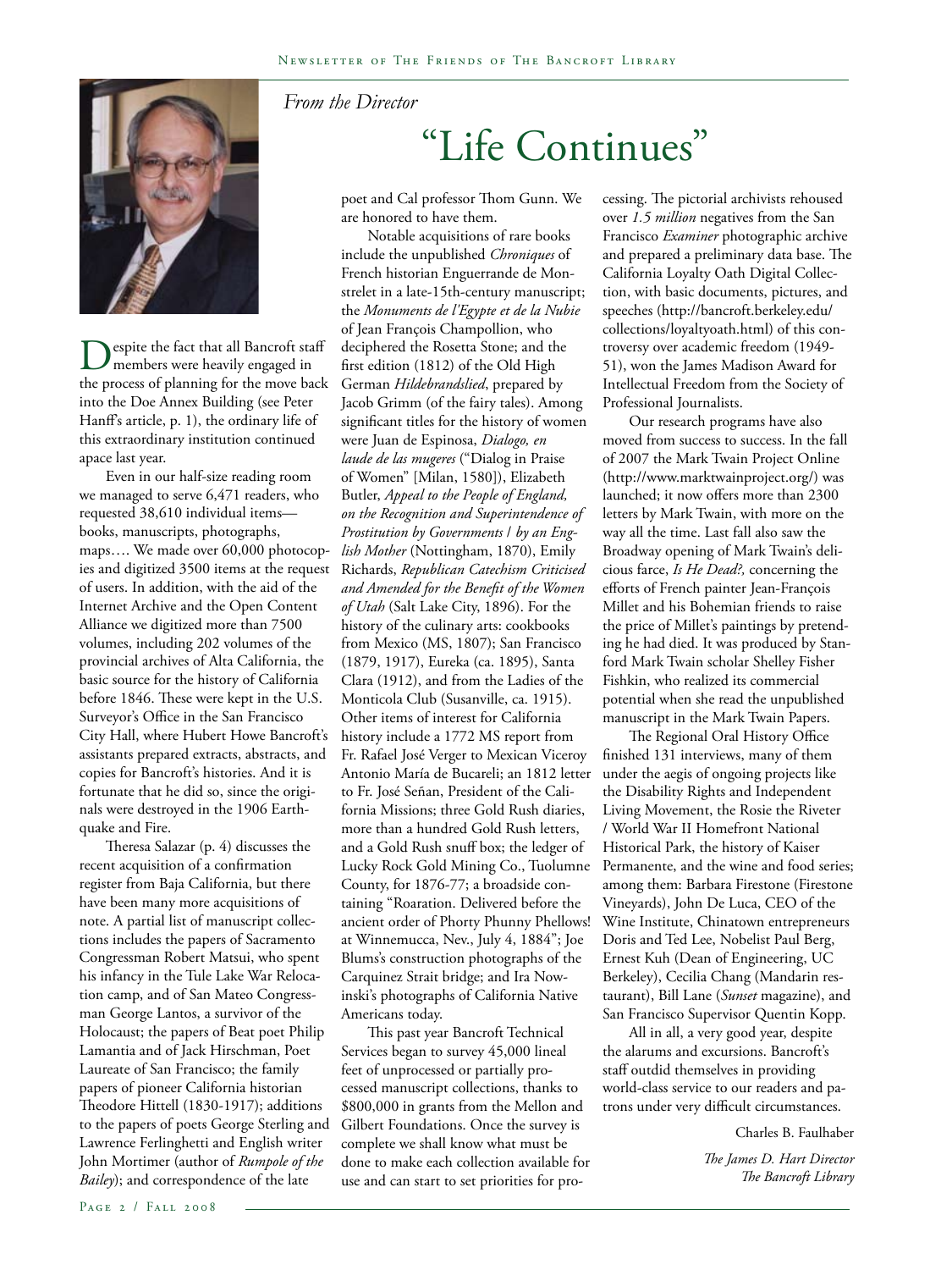#### HOMECOMING *continued from page 1*

special recognition. Randy Brandt, normally Bancroft's Principal Cataloger, accepted the pivotal role of Bancroft Move Coordinator, but wisely indicated in advance that he needed to share the responsibilities closely with other Bancrofters. For the purpose Iris Donovan is serving as Destination Captain, making sure that items moved from one location will fit in their new home and will mesh properly with all the collections surrounding them. Rachel Rosenfeld, as Origin Captain, is making sure that the quantities of rare books, manuscripts, and other materials, are properly identified where they stand, so that they can be moved to campus safely and completely (the old slogan of 2005, "No Book Left Behind" remains a crucial model for the move of 2008). Susan Snyder has taken on the almost impossible task of scheduling the myriad staff assignments to monitor the move, watch for possible dangers to personnel and collections, and maintain close electronic communication throughout the process of wrapping collections, loading them on carts, hoisting them onto moving vans, and transporting them through the passage ways into their new home. Many



*Joe Rheinor, Rich Margie, Al Keoho, and Maurice Rivas took the director's bookcase apart to fit it through the door and then reassembled it inside his office*

of the individual assignments reflect special areas of expertise of those assigned, but everyone involved expanded their responsibilities as needed to make sure everything moves safely and properly.

James Eason, Liz Gardner, Lorna Kirwan, Lee Anne Kolker, Teresa Mora (Backup Captain), Neda Salem (Mark Twain Project), and Diana Vergil-

Bolling are among other Bancrofters with central supervisory roles throughout the great move. Many other staff also serve as location monitors at both ends of the each route.

So complex a project involves specialists beyond Bancroft's own staff, and we are ably assisted by Ann Lindsey (Library Conservation Dept.); Fred Yasaki, Sukhjit Johal, Jeff Johnson (Library Space Planning); Valerie Zylla and Jim Wert (Capital Projects); Miguel Labon, Gary Bland, and Nome Khamnouane (Library Security); Tasha Dowdakin (Moving Services); and, from Nor-Cal Moving

Services, Rich Margie (Project Manager) and Dave Konecny (Vice-President/ Account Manager). A listing of this sort cannot be adequate or complete, because many others have stepped forward to facilitate, but to identify everyone who did so would be a virtual roster of the entire staff.

As I write, most of us have just returned to our new quarters on campus, and the movers are rapidly bringing to our areas the hundreds of containers we will need to open and place back in drawers and on shelves. There is considerable excitement about the opportunities the new building offers us, and the esprit de corps of both the staff of The Bancroft Library and of the professional moving teams is amazingly upbeat. Yes, there are details and other issues we need to correct, but we all recognize what a monumentally large project our new building was to design and construct. We see progress on every front, and I think that for all of us being back on campus is almost its own reward.

A future piece in *Bancroftiana* will detail some of the remarkable features that now support staff, the collections, and the readers who make use of The Bancroft Library.

Peter E. Hanff *Deputy Director, The Bancroft Library*



*The move was carefully scheduled and monitored by Bancroft staff to protect the collections*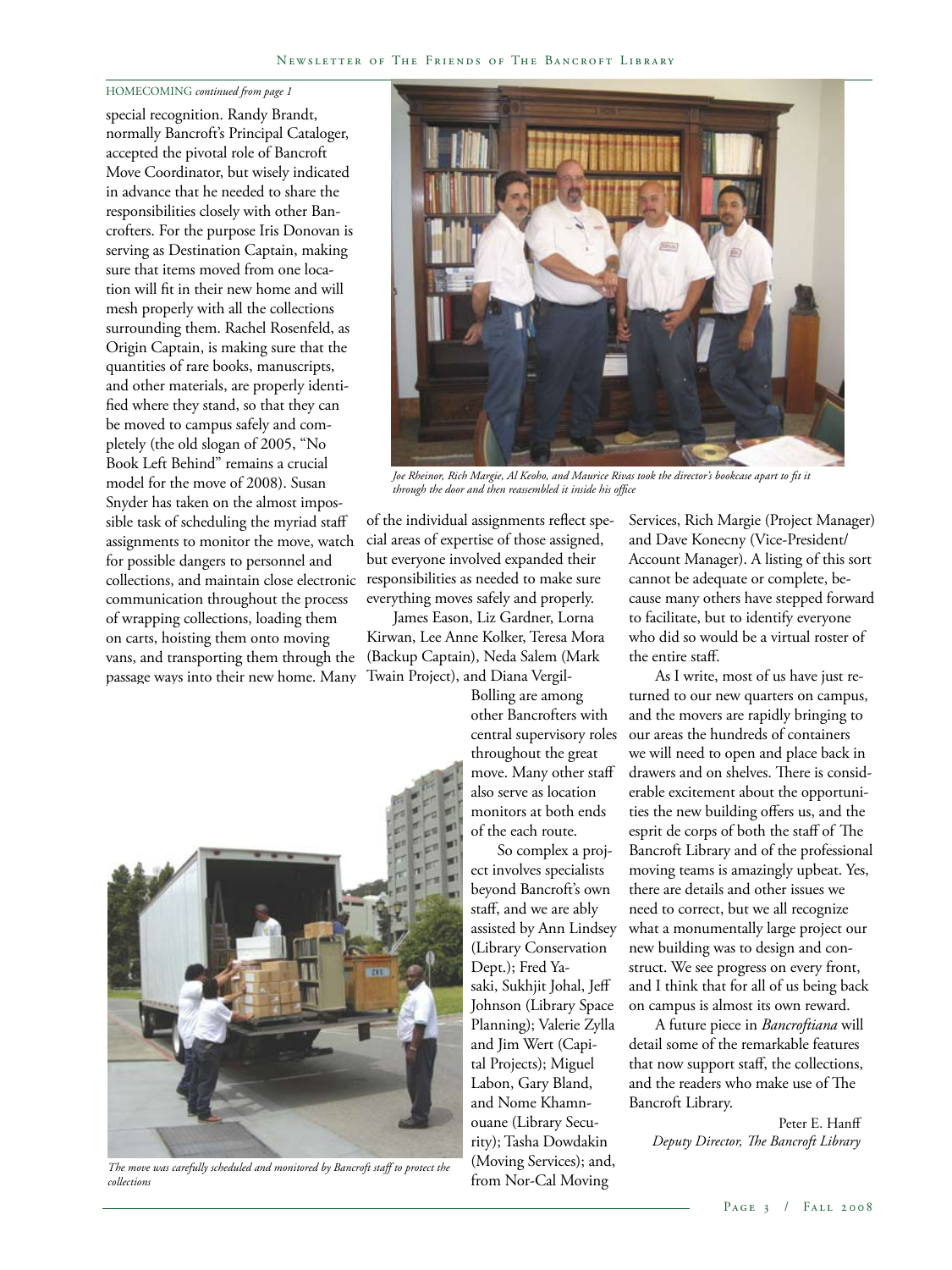Source de 17th Maxzo de Juan Joh Old FALL & AYES

The Bancroft Library successfully<br>bid at auction last spring for a unique Baja California Confirmation register, dated 1755-1768, from Mission Santa Gertrudis. One of a total of 18 missions and two *visitas* (visiting stations) founded by the Jesuits in Baja California, Santa Gertrudis, established by Jesuit missionary Jorge Retz in 1751 about halfway down the peninsula, near the town of Santa Gertrudis, served as a religious outpost to convert the Cochimi Indians as well as to strengthen the frontier settlements of Spain's vast colonial empire. It was a challenge to establish, build, and maintain missions along this harsh peninsula because of the scarcity of resources and the distance from the viceregal capital of Mexico City, let alone Spain. In addition, the missions, precarious institutions at best, inadvertently and unfortunately undermined the very survival of those they intended to convert and protect by the introduction of deadly diseases such as smallpox and measles.

The Santa Gertrudis Mission Confirmation Register, wrapped in a recycled leather binding, includes many pages documenting the Christianized neophytes of the Cochimi

*The Bancroft Library Acquires Rare Baja California Mission Confirmation Register*

tribe, listed mostly by their Christian surnames. Signed by several Jesuit priests, starting with Father Retz, it includes annotations in Spanish as well as Latin. The title page, noting the authorization of Pope Benedict XIV (1740- 1758), grants the Jesuit missionaries permission to confirm the native

population. Since Confirmation is normally an episcopal privilege, a special license was required in order for someone other than a bishop or his designee to perform it. Perhaps the Jesuits were allowed this unusual concession because of the remoteness of these Baja missions (the nearest bishopric was in Durango, over 400 miles away, across the Sea of Cortez). Nevertheless, this papal grace was short-lived. The final entry in the register is a single paragraph dated in January of 1768. Within a month the Jesuits would be expelled from the Baja missions, as they were from all of Spain's possessions, and forced to leave the colony. The following year Father Junípero Serra and his fellow Franciscans would take up their missionary activities, filling the void left by the exiled Jesuits.

Adding significance to the document is the fact that almost all of the confirmations list a name along with the parents and the *padrino* (sponsor of the initiate), rather than simply a note that on a certain date a number of Indians were confirmed. Thus, the register contains valuable information not typically captured concerning Native Americans in the region.

Mission registers are important research documents—beyond the basic demographic information, they give us

much social and cultural information about the missions. This confirmation register is particularly important, because it is very unusual; more typical are the baptism, marriage, and death registers found at missions throughout Baja and Alta California. Thus this register serves to amplify information available about the Baja California missions found in official reports, correspondence, and other sources.

The Huntington Library has recently mounted on the Web the "Early California Population Project" database (www.huntington.org/Information/ECPPmain.htm), which gathers information from registers like this, as well as other documents, to compile a comprehensive prosopography of the indigenous peoples of Alta California. Bancroft's new register provides an important supplement, just as the Franciscans were about to expand the mission enterprise to Alta California, and will allow historians to study in greater detail the populations who settled in the missions, the movement in and out of them, and the practice of Catholicism and the administrative practices of the Catholic Church in the California missions of the 18th century.

Theresa Salazar

*Curator of the Bancroft Collection, Western and Latin Americana*

As *Bancroftiana* went to press, we acquired another important colonial Mexican manuscript, an unknown autograph report, dated January 25, 1688, from Jesuit Father Eusebio Kino on his first mission to what is now northern Mexico and southern Arizona. This *Breve relación* narrates the first ten months of his missionary activities in Sonora and the Pimería Alta.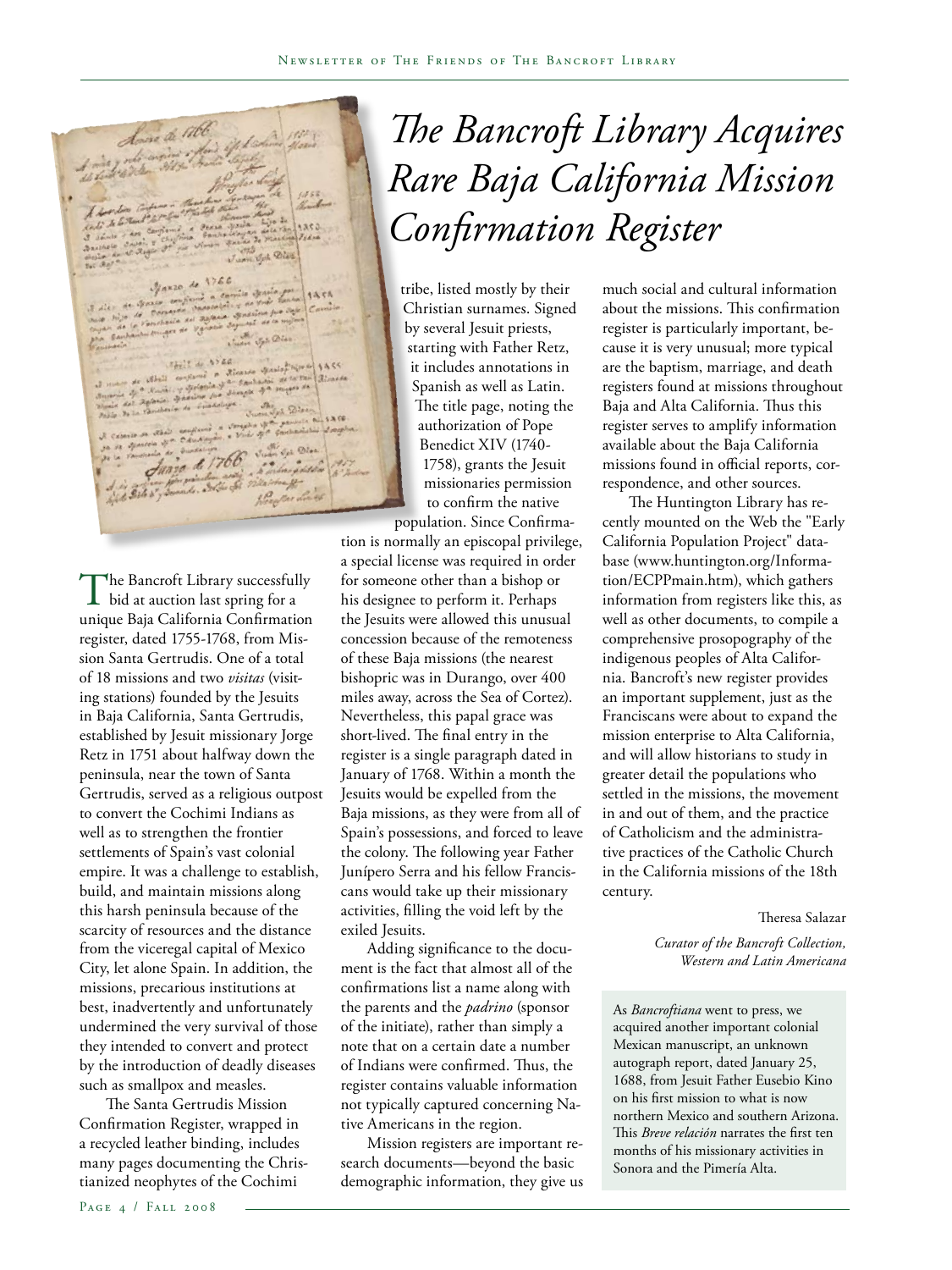### Menches Unveiled

*Bancroftiana* has often featured articles about The Bancroft Library's great holdings of the Tebtunis papyrus (over 30,000 fragments, Egypt, ca. 300 BC – 300 AD). There is one person we keep encountering in working with this collection, and his name is Menches (pronounced Men'-kees). He was the official scribe for the area around Tebtunis, about 60 miles SSW of Cairo, circa 120-110 BC.

In planning for our newly renovated building, it seemed that the Center for the Tebtunis Papyri needed a signature sculpture to announce its presence. Crocodiles came to mind, since nearly a third of the Tebtunis papyri were recovered from crocodile mummies. But then there was the looming figure of Menches. What to do?

Serendipity intervened. On a visit to the home of Beat poet Michael Mc-Clure a year or so ago, I met for the first time his wife, Amy Evans McClure, whose wonderful sculptures populate their living space with gods, demons, and improbable beasties. I hazarded the comment that her work seemed rather classical, expecting to be slapped, and was relieved that she appreciated the

observation.

Then there came what I call a "late-night epiphany." Remembering the famous sculpture in the Louvre of the "seated scribe," I proposed to Amy that she do her version not a copy—of that sculpture. She considered this proposal for several seconds and said "Yes!" Of course, we would call him Menches.

Amy visited the scribe in Paris and has been working on her version of

the piece for many months. Now the scribe is finished, ready to be installed in a niche on the fourth floor of the newly renovated Bancroft. We will have August 20, 119 BC ) reappointing an official unveiling this year, on October 24, as part of the formal rededication of Bancroft.



*Design for the plinth and statue of Menches (Amy Evans McClure)*

Amy's proposed installation is illustrated here, as is the document in our collection (whose date translates to Menches as the official scribe of the region. Amy has been wonderful to work with; her talent is inspiring, and her

> enthusiasm for this project has been a joy to behold.

For many years, I have been plagued with the question "what do you actually do at Bancroft?" I have a stock answer for this: "Everything from Pharaohs to Beatniks." Now, with Amy Evans McClure's stature of Menches, I have tangible proof of that statement.

Anthony S. Bliss

*Curator, Rare Books and Manuscripts*



*Reappointment of Menches as scribe, August 20, 119 BC*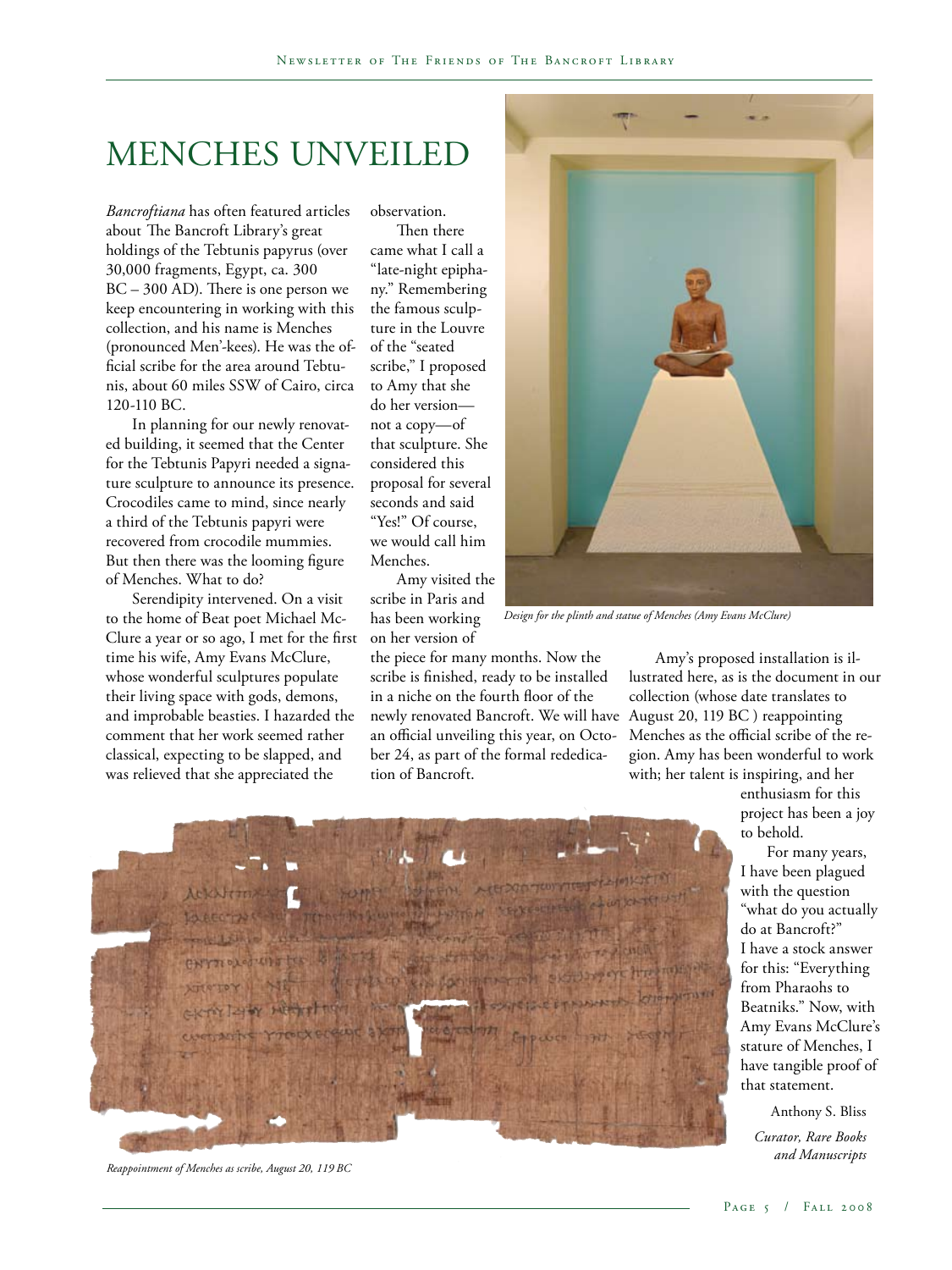### Our Man in the Bancroft

 $A$ s the Bancroft Library returns from<br>
its Babylonian Captivity on Allston Way to the beautifully redesigned and seismically secure space in the Doe Annex building, readers are counting the days until they can get back to work on materials that have been inaccessible during the retrofit. They anticipate just as eagerly the return to regular duty of the remarkable Bancroft staff. These treasures who keep the treasures have shouldered much of the burden of the reconstruction campaign—advising on design, accomplishing two extraordinarily complex moves, and arranging security for the collections—as they kept most of the materials available for researchers. As frequent users of The Bancroft Library, my students and I are particularly glad to see "our man in the Bancroft" back on campus, installed in his new office, and back to his accustomed activities. For years we have depended on and benefited from the quiet erudition, generosity, and droll humor of Anthony Bliss, Curator of Rare Books and Literary Manuscripts for The Bancroft Library.

#### *A bookman for all seasons*

It's not clear to me whether great bookmen are born or made. But whether by nature or nurture, or a bit of both, Tony Bliss is one of them. For more than a quarter of a century his learning, imaginative and principled acquisitions strategies, expertise in the book arts, and wide association in academic circles and the rare book trade have helped shape the collections of The Bancroft Library for the benefit of present and future Californians. As his title "Curator" suggests, Bliss *cares* for rare materials in the full sense of the word. During his years at Bancroft he has located, acquired, analyzed, and exhibited hundreds of unique items; and he's taught thousands of visitors to the reading room the responsible way to handle everyday and priceless treasures. (Very carefully.) He looks out for the physical well-being and security of these artifacts, and pays close attention to the rare company they keep.

One could argue that Bliss comes by this acumen naturally, since he is a thirdgeneration rare books librarian who, like

his father and grandfather before him, got his start with the Huntington Library collection. But if his curiosity about rare books and passion for collecting and preserving them began as a family affair, it has also been enhanced by years of study and work in the field. He studied French literature at Williams College, the Sorbonne, and UCLA (with a preference for things medieval) and library and information science at UCLA (with a specialization in manuscripts and rare books). On the commercial side of the book trade, he gained experience working for antiquarian dealers in Paris and Los Angeles before becoming Head of the Rare Book Department at Northern Illinois University, which was his last stop before joining The Bancroft Library in 1980. He has expert knowledge of—among other things—fine bindings, parchment, vellum, and rag, and letterpress printing, as well as a soft spot for all things French. Reared in Southern California, he is also steeped in California history and American popular culture. He has collected for Bancroft in each of these areas. In his off hours he consults for a number of local institutions, including the California Historical Society, the San Francisco Public Library, and the Silverado Museum, on whose board he serves.

#### *Collecting with vision*

Among the many visionaries at Berkeley, the ones who work in our libraries are often overlooked because they make their contribution to the research potential of the institution long (decades, lifetimes) before later scholars discover the gems that these unsung heroes have acquired for campus collections. At the Eureka moment, happy discoverers tend to think about the Easter eggs they've found rather than the bunny that hid them. Collecting is a major part of Bliss's job, and he does it with great sensitivity for the Bancroft's dual role as a working research institution and a repository of California's treasure and tradition. Janus-like, he is always looking backward and forward at the same time, selecting items that the Bancroft collections have been missing, looking for contemporary materials that will become part of

California's history, purchasing items to support the present and future research agendas of faculty and students, and recognizing serendipitous opportunities to enhance the cultural and material value of the collections. Of course, buying rare things is not just a matter of having the authority and the funding. It entails determining what will enhance the collections, where these items are to be found, which ones are priorities, what Bancroft can and should pay for them, and how to fund the occasional opportunity of a lifetime that was not foreseen in the budget. Over the years I've watched Bliss make wonderful purchases for The Bancroft Library and seen his theory of collecting in practice.

Bliss generally buys "interesting" artifacts rather than those that are simply expensive and sought-after. Although he has acquired some of the latter for the Bancroft too, his principle is not to buy rare "coffee-table" books unless they have additional features that make them distinctive. An interesting book by Bliss's definition is one that implies a cultural context, evokes a story beyond its covers, or poses a problem. It may be a second rather than a first edition, a pirated rather than an authorized one; it may be incomplete rather than perfect. One such example is UCB MS 167, a late 15th-century book of hours from Angers, which Bliss acquired for the Bancroft a few years ago. It includes several unfinished miniatures that were sketched but never painted. These very rare leaves reveal more about the process of manuscript illumination in early modern France than do other fully illustrated examples in the collection. Bliss once described the acquisitions part of his job as "laying down track for the academic engines to run on." Many a thesis and scholarly article has been produced at Bancroft based on materials Bliss had the foresight to buy. Not long ago a Ph.D. candidate was hard at work in the reading room on her dissertation subject, Sebastian Franck's 1538 *Germaniae chronicon,* the first history of all the German lands, which Bliss had purchased a few years earlier. When she noticed him staring at the volume in her hands, she quickly ran through a mental checklist of things that can attract adverse attention in Bancroft (rough treatment of a tight binding, an undetected pen, an extended conversation). But Bliss leaned over with a smile and said, "Well, I'm glad some-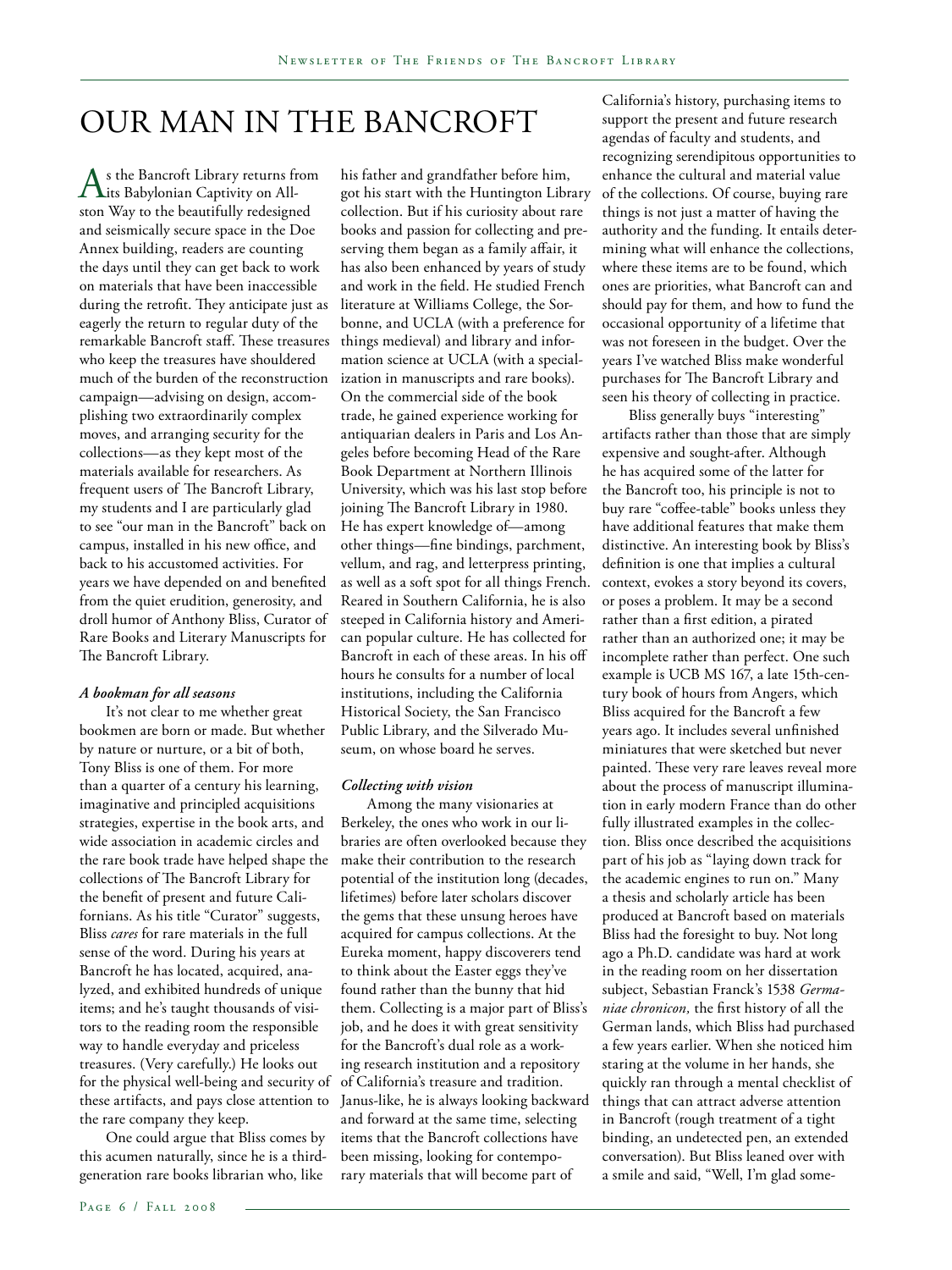one's reading the thing. You know we have the second edition, too." Another of Bliss's curatorial principles is to "build on strengths" in the existing collections and on the university faculty. He looks for items to complement existing Bancroft collections and support curricular emphases, sometimes also with the research directions of individual scholars in mind. (When Tony says, "I picked up a little something at the Antiquarian Book Fair that might interest you," we all drop what we're doing and dash to the Bancroft.) This collection strategy makes it possible for Bancroft specialists and Berkeley faculty to join forces in training the next generation of scholars right here in California, using authentic materials from around the world.

Inspired collecting is a cooperative venture that takes focus, contacts, and lots of patience. About 20 years ago I asked Bliss to look around for a copy of Emperor Maximilian's *Theuerdank* that the Bancroft could afford. This richly illustrated *roman à clef* (Augsburg 1517) is a monument of early German printing that interests historians, art historians, literary scholars, and especially historians of the book. Since elaborate copies of this work had been auctioned in recent years for six or seven figures, and lesser ones for four or five, *Theuerdank* remained a running joke between Tony and me for some years. Then one morning about 10 years ago, an e-mail arrived from Tony. He just had located not one but

two copies of *Theuerdank* in a London auction. Was I still interested? If so, he'd tap a British colleague to examine the books and, depending on condition, bid on the better one. The rest is history. The Bancroft now has a *Theuerdank.* It's a 1519 second edition, an "interesting" unauthorized imprint, virtually complete, and just waiting for one of those research "engines" to tell its story.

#### *Sharing the tradition*

Like most of Bancroft's curators, Bliss spends a lot of time teaching. His main constituencies are the public, a devoted following on the Berkeley faculty, and Berkeley students at all levels, whose courses require them to use materials from the Bancroft collections. He has designed dozens of major public exhibits at the library on subjects ranging from "The Mexican Heritage of the Far West" and "The Bible through 800 Years" to "Ferlinghetti and the Beats of San Francisco" and "The Tebtunis Papyri in Context." Last spring he arranged an exhibit and fiesta to celebrate the late California cartoonist and creator of the comic strip *Gordo,* Gus Arriola, whose archive Bliss secured for Bancroft. In the reading room, you are likely to see him show a first-time visitor how to find his way into a set of early California documents, a pamphlet from the French Revolution, or a stiff 17th-century folio that needs a lot of support. For the faculty whose research draws them into Bliss's domain,

working with him is like taking a master class. Many of us who study the materials Bliss "keeps" are not formally trained in the book arts. We come to these unique artifacts from other directions and fields of study, usually with a better sense of their historical or intellectual significance than of their material qualities. Bliss helps us to see and think about what we are actually looking at—a watermark, a made-up copy, a scrap of manuscript used to bind a printed book. And he shows us how his own sleuthing tools—from linen testers to auction catalogues—can be used to improve the quality of our scholarship. But it is with Berkeley classes that Bliss is most in his element. He loves to introduce

students to *real* materials of all sizes and shapes, from Bancroft's four 17th-century Shakespeare folios to the records of the Sierra Club. Rapping with his knuckles on the wooden boards of a 15th-century Bible, he encourages students to use (almost) all their senses to understand an old book: "Look at it, smell it, listen to the way it sounds, pay attention to the way it feels in your hand—but *don't* taste it." A "Bancroft session" with Bliss is a featured attraction that students look forward to in many Berkeley humanities courses. But in History 200, "The Hand Printed Book in its Historical Context," he plays a more demanding role as judge and jury for the students' semester project. Each year this hands-on class, which is taught in The Bancroft Library Press Room—now the James D. Hart Press Room, in honor of Bancroft's former director, who established the course—publishes a previously unpublished document from the one of the Bancroft collections. A perfect copy of the new rare edition is due on Bliss's desk, without spot, blemish, or typo, on the last day of the term. Last fall it was the speech that Isabel Allende gave when she accepted the Hubert Howe Bancroft Award in 2007.

#### *Pure bliss*

Bliss's wide-ranging background makes him the go-to guy for a host of problems arising in the Berkeley community, Bay Area book worlds, and beyond. Need to figure out the right way to move a mummy across campus? Ask Tony. Need a contact at the Bibliothéque nationale in Paris, at Quaritch's in London, or the Houghton, Beinecke, or Huntington? Tony can provide. Can't tell whether your manuscript is a medieval codex or a fabulous 20th-century fake? Tony has unraveled many such mysteries and once even used a cyclotron to do it. If you have problems like these, Tony Bliss is definitely your man. You can make an appointment to see him in his office. Or on any given afternoon you may spot him just outside the Bancroft door in a tweed jacket and a fragrant cloud of tobacco smoke, taking a quick break. He's the one with the brown-eyed twinkle and the wry turn of phrase, who's always ready to help.

> Elaine C. Tennant *Professor of German*

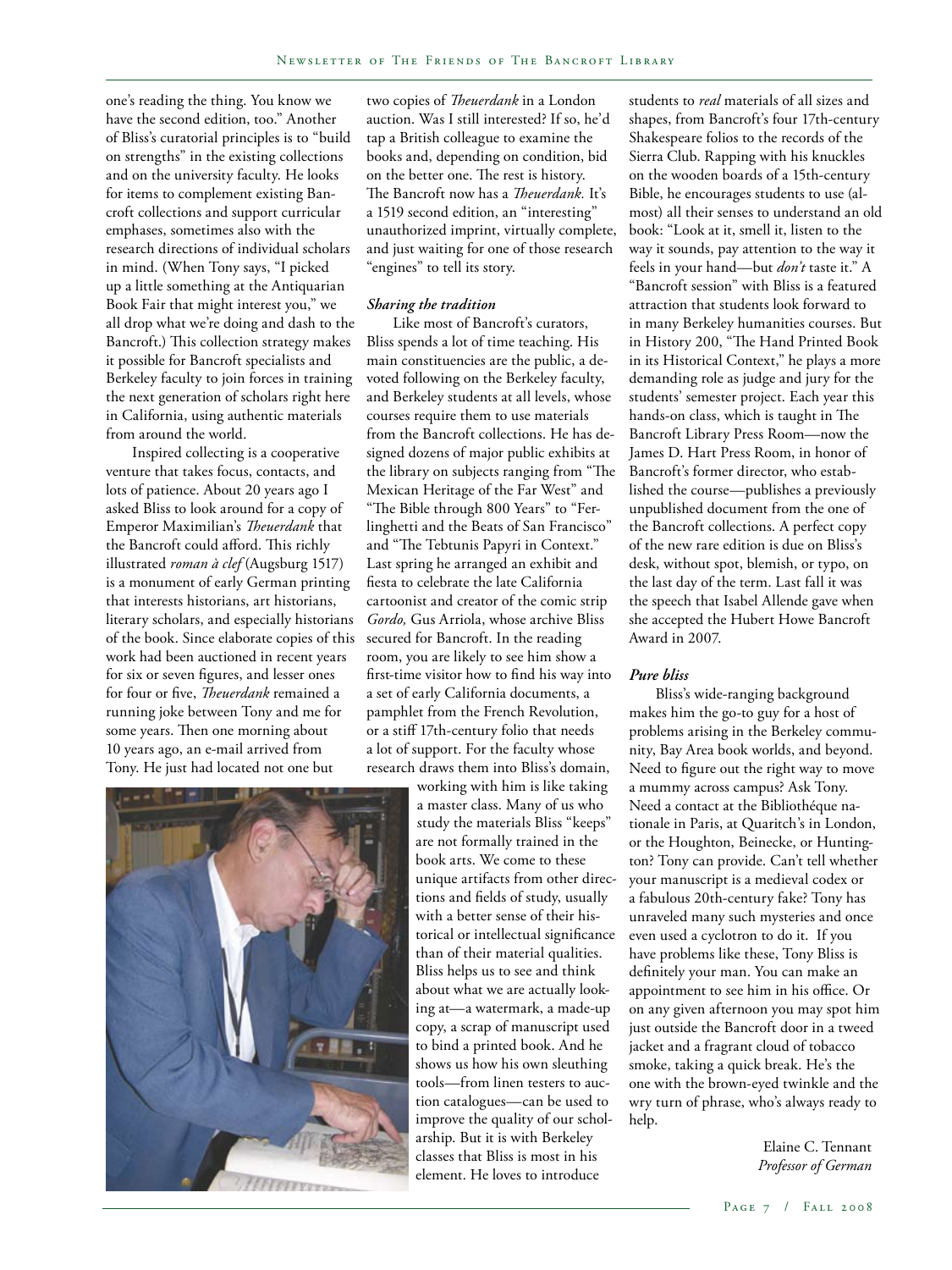# *Malcolm Margolin Awarded Hubert Howe Bancroft Award for 2008*

Alarge celebratory crowd of Friends<br>
of The Bancroft Library met for the 61st Annual Meeting on Saturday, May 17, on the terrace of the Faculty Club on the Berkeley campus before lunching inside. The Bancroft Library awarded Malcolm Margolin, publisher of Heyday Books, the Hubert Howe Bancroft Award for 2008.

In presenting the Award, Director Charles Faulhaber read the framed resolution and inscription, "Presented to Malcolm Margolin, Consummate Bookman, Whose Heyday Books Continue to Teach Us What it Means to Be a Californian." Margolin accepted the award, saying, "The Bancroft Library has the deepest voice of California." He also gave the Library a pack of pencils to replace those that had mysteriously wound up in his possession during all his years of researching at Bancroft.

Faulhaber thanked Richard Otter, current Chair of the Council of Friends, for his two terms of service and for serving as the "glue of the community." Otter and the several Committee Chairs reported on the Library's excellent progress over the past year, nominated new Council members, and announced the formation of a new committee designed to invite younger members to the Friends.

The Friends heard that the Library would close May 23 and reopen in the



*Bob Brower, Susan Snyder, Beth Weber, and Professor Elaine Tennant enjoy The Faculty Club before the annual meeting*

fall of 2008. The staff moved out of temporary quarters into the new building in mid July, and the collections will transfer throughout the summer and early fall. The formal rededication of the building is scheduled for October 24, 2008, at 3 p.m. Faulhaber reminded all those gathered that, as outstanding as the newly reconfigured and updated Bancroft building is, the real Library is the collection inside the building.

Among the accomplishments of the past year, the director mentioned the Strategic Planning Retreat held in January, which focused on the next five

years: planning for and the impact of new technology. New acquisitions included the Gus Arriola collecand the papers of Congressman Tom Lantos. Bancroft received several grants, including a gift of \$400,000 from the Mellon Foundation

and matching funds from the Gilbert Foundation for a comprehensive survey of its archival collections.

In 2009 Bancroft will join the Google-funded digitization project, building on the 28,000 books digitized so far by the Internet Archive. All back issues of *Sunset* magazine will be available online, thanks to an agreement with the magazine.

The Mark Twain Project went online in fall 2007, and The Regional Oral History Office has started an ambitious project, "The Origins of Venture Capitalism in the Bay Area."

the retirement of baby quarters for the past three years, two boomer staff members major exhibitions were held in other tion of *Gordo* cartoons Struggle for Community" was cohosted Because Bancroft was in temporary locations: "Past Tents" was cohosted by the California Historical Society in San Francisco (March 2007 - January 2008), and "The Chinese of California: A by both The Chinese Historical Society of America and the California Historical Society (February – August 2008). Bancroft also hosted seven monthly "Roundtables" at the Faculty Club and other lectures and presentations from Stockton to the UC Berkeley campus.



*Kim Bancroft, great-great-granddaughter of Hubert Howe Bancroft, congratulates Malcolm Margolin*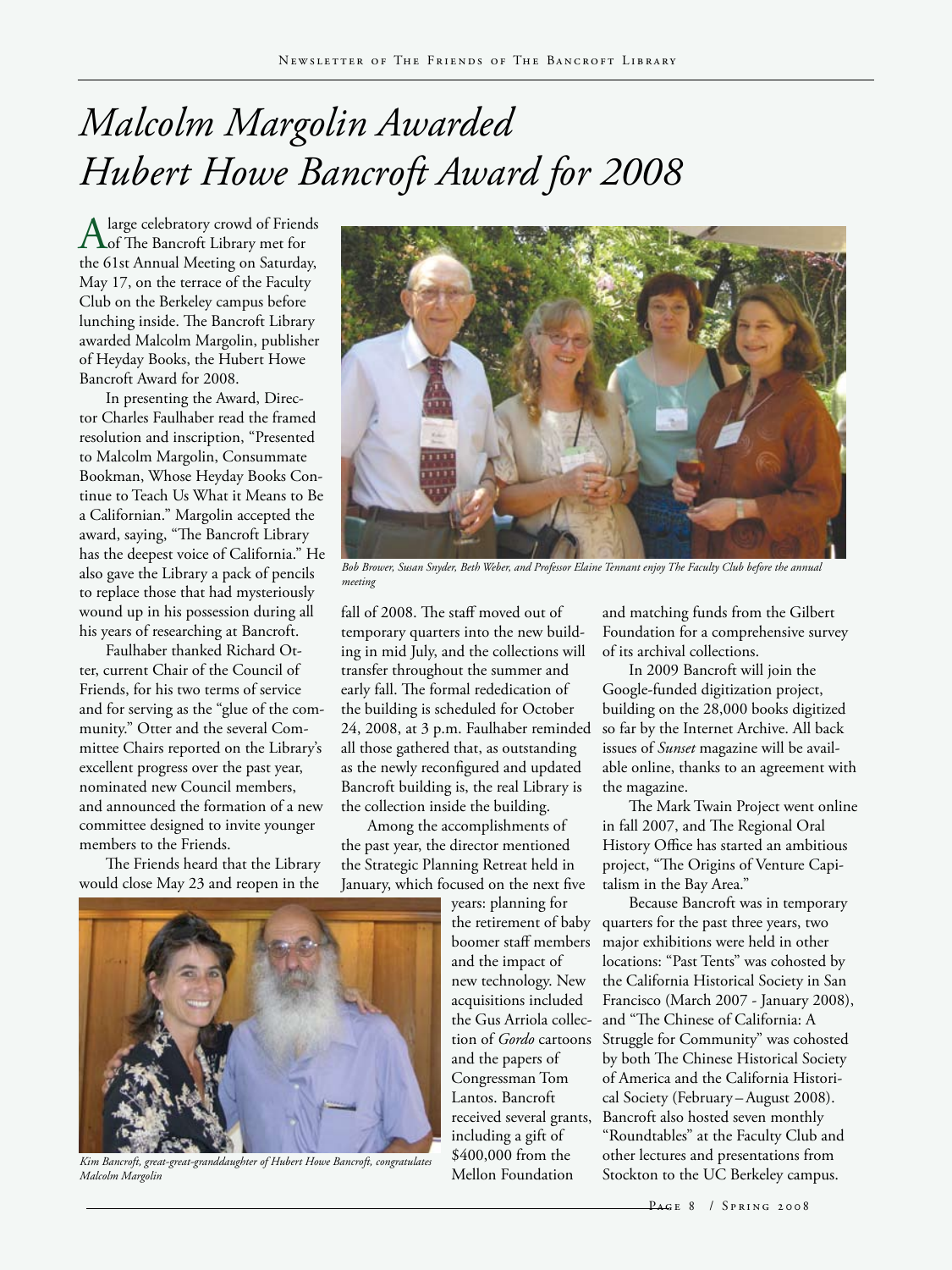The Bancroft Library will participate in Cal's \$3 billion capital campaign, The Campaign for Berkeley, raising \$15 million for desperately needed endowment funds for the Mark Twain Project, ROHO, and the Center for Tebtunis Papyri.

Two undergraduates received Bancroft prizes: Andrina Tran received the 2008 William Reese Fellowship for her proposal to study the history of the American cookbook from 1796 to 1950 through Bancroft's well-balanced cookbook collection. The 2008 Hill-Shumate Award for undergraduate book collections went to Rhae Lynn Barnes for her collection on the Print Culture of American Amateur Min-





*Pete Bancroft, Midge Zischke, and Jeanne Ware, members of the Council of the Friends, listen to Charlie Chin*

strelsy, Blackface Plays, and Dialect in Black Literature (circa 1890s-1940s). Barnes went on to win the 2008 Collegiate Book-Collecting Championship, given by *Fine Books & Collections* magazine to the best student collectors in America. The second and third prizes went to students from Yale and Swarthmore.

The afternoon ended with an entertaining and informative Chautauqua presentation by Charlie Chin, Editor, *Bancroftiana Andrina Tran won the William Reese Fellowship* artist-in-residence at the Chinese

Historical Society of America, titled "Guest of the Flower Flag: The Chinese American Experience in the 20th Century." Taking on the role of an immigrant and speaking in the first person of his experiences, the actor showed what it was like to be Chinese, newly arrived in the United States, and detained on Angel Island.

Camilla Smith



*After the Annual Meeting, Friends of the Bancroft Library gather in the new Valley Rotunda*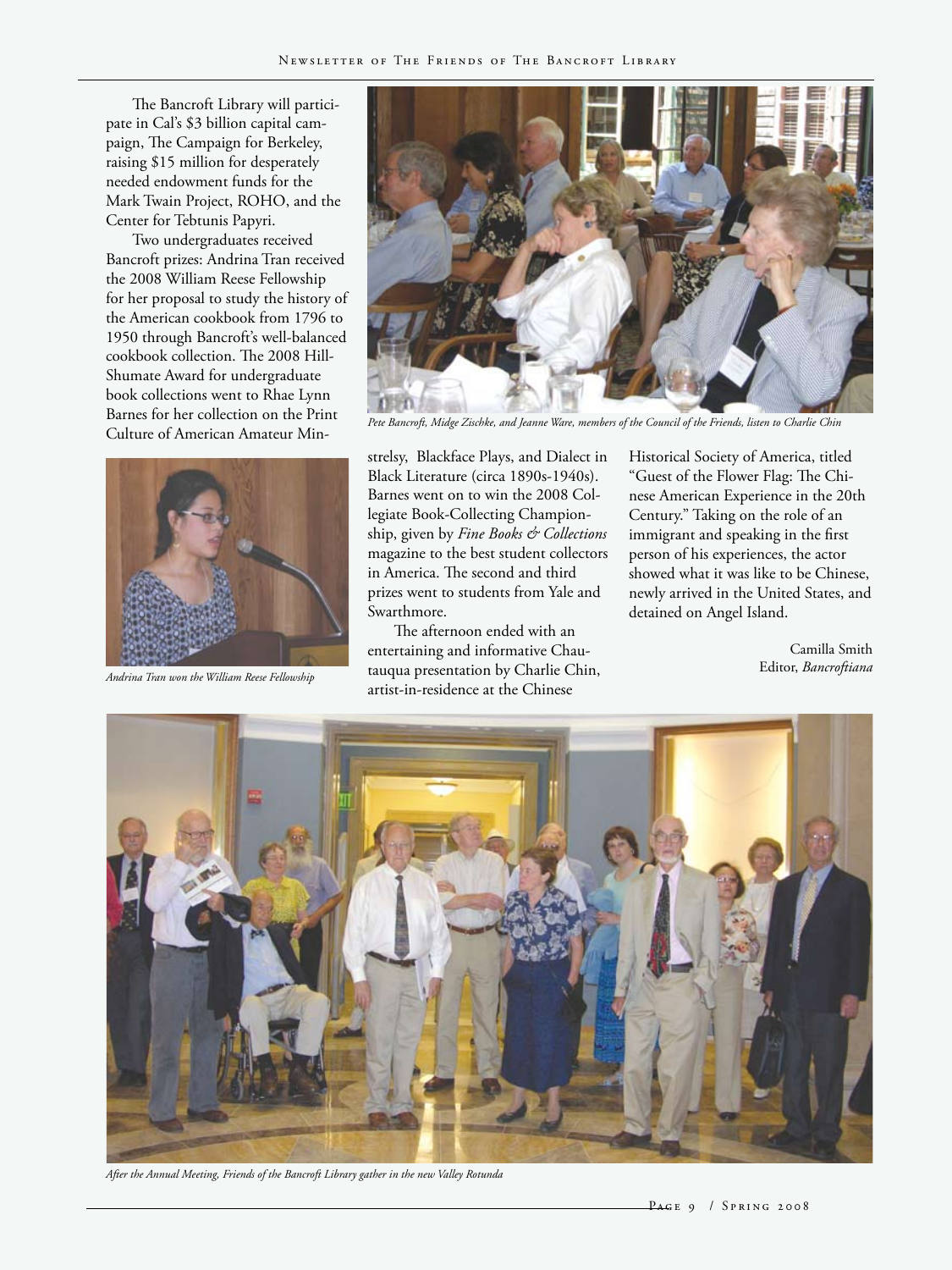### *A New Documentary from the Regional Oral History Office* Prohibition and the California Wine Industry

For the first time in its history, The<br>Bancroft Library's Regional Oral History Office has embarked on a project to produce a documentary film. This first-ofits-kind project features and expands the California Wine Industry Oral History Collection, bringing together ROHO staff with journalists, filmmakers, and other professionals to produce "America's Wine: The Legacy of Prohibition." Scholarly oral histories and Bancroft archival materials, augmented with photographs and film clips from numerous other collections, provide an historical overview of Prohibition in America, 1920–1933. The documentary also examines the impact of the continuing legacy of Prohibition on the wine industry and the everyday lives of many Americans.

Scheduled to be completed this fall, in time for the 75th anniversary of the repeal of Prohibition, the two-hour program will offer an historical perspective on topical issues that continue to shape and influence legal, policy, and entrepreneurial decisions related to wine; e.g., the direct shipping of wine to consumers across state lines, scientific research on wine and health, and competitiveness in today's global economy. The program also shows how two constitutional amendments the 18th and 21st—uniquely affected the production, distribution, and commerce of alcoholic beverages throughout the 50 states and overseas. More importantly, it underscores the ongoing struggle between those who see wine as a wonderful enhancement to everyday living and those

who worry about its negative effects.

"More than 40 people from inside and outside the wine industry have been interviewed, including historians, authors, legal scholars, public policy experts, and of course, winemakers, including internationally renowned winemakers Robert Mondavi and Brother Timothy in what are their last on-camera interviews before they passed away," says Vic Geraci, ROHO's Food and Wine Historian, who serves as the project's historical consultant.

Others interviewed for the documentary include Kevin Starr, California historian and State Librarian Emeritus; Abe Buchman, an attorney who worked with wineries after Repeal; Dan Turrentine, a San Francisco journalist during Prohibition; Zelma Long, owner and head winemaker at Vilafonte Vineyards; Dawnine Dyer, of Dyer Vineyards; the late Tom Shelton, former President and CEO of Joseph Phelps Vineyards; California Congressmen Mike Thompson (D–Napa) and George Radanovich (R–Fresno), cochairs of the Congressional Wine Caucus; Leon Panetta, White House Chief of Staff during the Clinton Administration; John De Luca, past President and CEO of the Wine Institute; and Kathleen Sullivan, former Dean of the Stanford University Law School, who successfully argued *Granholm v. Heald,* the historic U.S. Supreme Court case regarding the direct shipping of alcoholic beverages across state lines.

The documentary will also feature a range of archival and current video



*Anti-prohibition poster supporting the California grape industry, 1919 (BANC PIC 1977.101-C)*

and still images from Bancroft, various University of California departments and libraries, private collections, and organizations throughout the country. Also included will be recorded footage from the Wine Institute's 70th Anniversary of Repeal Luncheon (February 20, 2003) and the celebration of Brother Timothy's 75 years as a Christian Brother (May 17, 2003). Attendees at the latter, including Ernest Gallo, Robert Mondavi, and Brother Timothy himself, reflected on their careers and the early efforts to rebuild the wine industry after Repeal. John De Luca has referred to these winemakers as part of the "Phoenix Generation" that, he says, "rebuilt the California wine industry from the ashes of Prohibition."

In addition to the documentary, the complete transcribed interviews and video footage will become part of Bancroft's California Wine Industry Collection and made accessible to students, historians, journalists, and others.

"It has been an exciting privilege to work with so many groups, the University, and wine families to review their special collections of archival photographs and recorded material for inclusion in this program," says Carla De Luca Worfolk, the documentary's director and producer. "Viewers will be able to see and hear wine industry leaders from past decades, and, like the original recordings from the Regional Oral History Collection, much of the material we've gathered has never been seen, heard, or published before."

A former CNN producer, Worfolk has produced and written the documentary with her former colleague, Larry Woods, a 20-year CNN veteran correspondent, and Kari Birdseye, also a former CNN producer. All three were on the Emmy-winning team that covered the Olympic Park bombing in Atlanta, Georgia, during the 1996 Summer Olympic Games. Professional editing is being completed by Beyond Pix studios in San Francisco. A first screening of the film will be held on October 23 as part of Bancroft's rededication ceremony the following day.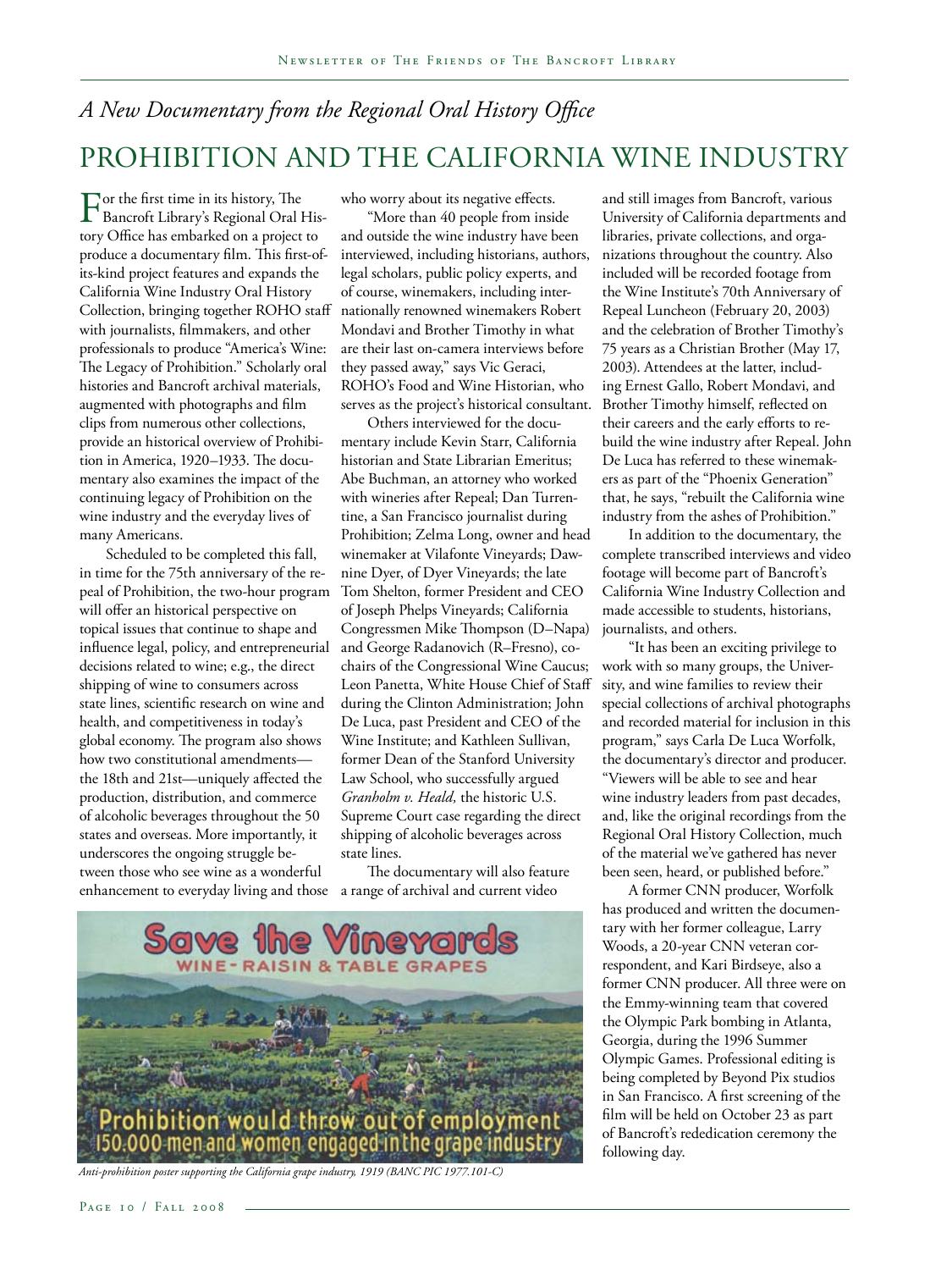### Missing Maxims Returned to the Mark Twain Papers

 $\prod_{\text{mincale}}$  thas often seemed to me a minor miracle that the hundreds of thousands of manuscript pages in the Mark Twain Papers were not sold to the four winds before they ever came to Berkeley in 1949. Partly this miracle was engineered by Clemens himself, who made it impossible for his daughter Clara to transfer ownership of the papers except through her own last will and testament. In other words, neither she nor her husband Jacques Samossoud could sell them or even give them to a library.

Despite that condition, we have long known that the integrity of the collection was by no means perfect. For example, before she gave the papers to Berkeley, Clara was in the habit of satisfying requests for her father's autograph by sending off a random page of manuscript, often one plucked from an 1885 unfinished work called "Huck Finn and Tom Sawyer among the Indians." As a result, there are about a dozen pages missing from that manuscript, unlikely ever to be found. We know Clara dispensed them in this way because occasionally one turns up (along with her letter of transmittal) in a library or local historical society, bequeathed to it by its original recipients or their children.

And there have been even larger pieces of Mark Twain's original archive that wandered away from it before 1949. His biographer, Albert Bigelow Paine, held on to a number of manuscripts and books that have since appeared on the market, been given to Bancroft, or in some cases been purchased by Bancroft. Fifteen years ago the library helped us purchase two dozen pages from the manuscript of Mark Twain's very first lecture on the Sandwich Islands (1866 in San Francisco). As a result they rejoined the 100 or so pages of the same manuscript that had been in the Papers since Mark Twain died in 1910.

It's not surprising that Clara and Paine both took a fairly casual view of such things: after all, what could one or two pages matter out of a collection approaching a million or so pages altogether?

But I was nevertheless surprised a year ago to hear from Arthur W. (Win) Bowron II that he had a single page of Mark Twain manuscript that from his description must originally have been in the Mark Twain

Papers. How did it manage to wander away in the first place?

Mr. Bowron explained that in the process of going through his late mother's safety deposit box, he found an envelope with this page of manuscript folded up inside, and with his father's notes on the envelope indicating that it had been given to his wife Lucy "by Bernard DeVoto, then curator of all the Mark Twain papers." Win Bowron (the son) explained that his parents met DeVoto in Cambridge while his father studied for his Ph.D. at Harvard. He wrote me about it because he had two questions: what was such a document worth (at least \$1,500), and would Bancroft be interested in having it? He added that both he and his late father were Cal alumni, and he would welcome the chance to give something back to the university. I am delighted to say that last October 12th he and his wife Mimi came to the Papers and gave that page to us. It is now safely housed with other manuscripts like it, back where it started.

Is it plausible that Bernard DeVoto, who was in charge of the Mark Twain Papers at Harvard from 1938 to 1946, actually gave the wife of a graduate student a piece of original Mark Twain manuscript? Unfortunately, it is. In fact we already knew of at least one other recipient of such largesse, who explained to us that DeVoto seemed to be generally in the habit of giving his dinner guests a small sample from the archive—a sort of party favor extraordinaire. Win and Mimi Bowron were happy to have that bit of light shed on their document and enthusiastic about returning it, and I want to thank them again here for doing so.

What is this document, one side of which is reproduced here? It is a series of aphorisms or maxims (as Mark Twain called them), most written sometime in the last decade of his life. Five of them were published as chapter headings in *Following the Equator* (1897), but the rest were left unpublished. All but three of those have since been published posthumously by Merle Johnson in a little book he called *More Maxims of Mark,* privately

#### printed in 1927.

Before seeing this manuscript page, we had not seen the source for those aphorisms and their authenticity remained slightly in doubt. This manuscript clearly settled that question.

Three of the maxims listed were unknown to us in any form, published or unpublished:

*Don't endorse for him—give him your blood. We ought never to do wrong when people are looking.*

#### *It is more satisfactory to be pretty than right.*

What, really, does it matter that we have one more piece of manuscript added to this vast collection? We are very glad to have it back in place, not because we were short of maxims, or because we lacked holograph manuscripts in general, but because long experience has shown us that every piece of the puzzle, no matter how seemingly insignificant, is capable of contributing to our understanding in ways that cannot be foreseen. Anything that helps to make that picture more complete and more accurate is therefore welcome. As Mark Twain says here, "It is wiser & safer to find out than to suppose."

> Robert H. Hirst *Curator, Mark Twain Papers, and General Editor, Mark Twain Project*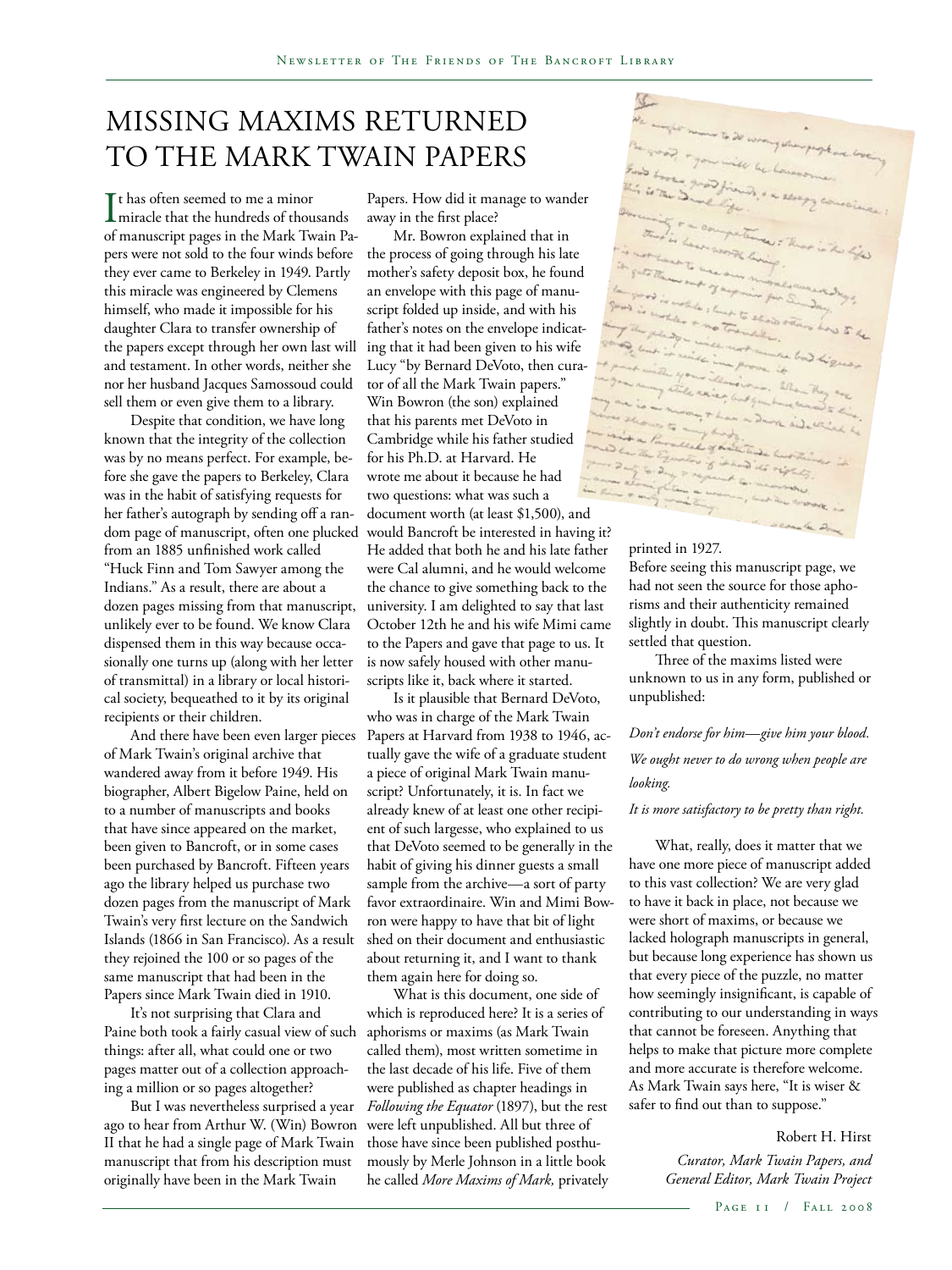### Ina Donna Coolbrith *Poetess of the Golden Gate*

Ina Coolbrith, born in Nauvoo, Illi-<br>nois, on March 10, 1841, had a mo nois, on March 10, 1841, had a most eventful life from any perspective. She personified the western movement and the opportunities and obstacles afforded a woman who was unattached and had experienced enough trouble in her life to be fearless in her pursuit of a livelihood. She became the first poet laureate of California and was known here and abroad as Poetess of the Golden Gate.

The Bancroft Library's many boxes of Ina Coolbrith's letters and papers tell a rich story of a woman who made her way in a world where women who worked were not considered genteel and where the literary world was dominated by men.

What is not commonly known is that Ina was the daughter of Don Carlos Smith, younger brother of Joseph Smith, Jr., founder of the Church of Jesus Christ of Latter-day Saints, known as Mormons. At birth she was named Josephine Donna Smith after her famous uncle and her father. Her father ran the printing press for the fledgling religious community but died of pneumonia (malarial fever?) in 1841 at the age of 25. After her husband's death, her mother, Agnes Coolbrith Smith, briefly became a polygamous wife of the Prophet Joseph; but, when he was murdered by a mob, she stayed behind in Illinois while the main body of the church moved west, first into Iowa and in 1847 to Salt Lake City.

Agnes declined to move west with the Brigham Young Mormons and stayed in Nauvoo with her children. There she was befriended by William Pickett, who helped Agnes and her two young daughters move to St. Louis and eventually married her. After Agnes gave birth to twin boys, the family moved to Salt Lake City to join the Mormon community there. But they felt poorly treated in Utah, and William Pickett, like thousands of others in 1851, decided to move his family and

seek his fortune in the gold fields of northern California.

Before reaching the Sierra, the immigrants met Jim Beckwourth, the African-American mountain man, who had located and improved the route through the eponymous Beckwourth Pass north of Reno. Beckwourth led this first wagon train through the pass. He put 10-year-old Ina on his horse and rode ahead of the group, telling her she was the first white child through the pass. She remembered later that he said, "There, little girl, there is California! There is your kingdom!"

Ina later recalled the painful winter months the family spent near the gold claim that William had named after her. Pickett finally returned to the family and worked as a printer in Marysville before they moved to San Francisco. But the little house he built for them near Mission Dolores was burglarized and then burned by the burglar, trying to hide his tracks. Soured on San Francisco, Pickett moved his family by steamship to the small settlement of Los Angeles in 1855. Here Ina had three years of her first real education in high school and began to publish poetry in the local newspaper.

Meanwhile, Sam Brannan had arrived in San Francisco Bay on July 31, 1846, with approximately 250 Mormon saints on the ship *Brooklyn,* having sailed around Cape Horn from New York. Before they left for Los Angeles, Ina and her older sister, Charlotte, attractive young women in this San Francisco frontier community, were invited to sing and play music in the homes of their Mormon compatriots. Caroline Crosby's pioneer diaries mention Ina's voice and wit admiringly: "They are very modest amiable girls, I admired their appearances much. The youngest [Josephine] plays the accordion, and is a very good singer."

Ina had a close relationship with her first cousin, Joseph F. Smith, son



of Hyrum, Joseph Smith, Jr.'s brother, who was murdered with him in 1844. In 1852, Joseph F. was sent on a fouryear mission to the Hawaiian Islands at the tender age of 15 because he had been expelled from school for beating up his teacher in Salt Lake City. Before heading to Hawaii, he spent several months in San Francisco, where he and Ina shared a deep friendship which lasted at least until he was 76, two years before his death, as extant letters show. He wrote to her throughout his life and sent money for holidays. Ina, three years younger, returned his affection, although, especially in later years, she could not understand his deep devotion to the Mormon church.

Joseph F. Smith served as counselor to four presidents of the church before becoming president himself in 1901. He spent many years trying to convince Ina to join the main body of the church in Utah, attempting at the same time to prove to her that polygamy was a true tenet of God's church. Equally convinced of the contrary, she tried to dissuade him. Nevertheless, despite all those years supporting polygamy, Joseph F. was with President Wilford Woodruff when the latter issued the Manifesto against polygamy in 1890.

While the family was living in Los Angeles, Ina married Robert Carsley, an attractive sometime actor and metal worker, when she was 17 years old.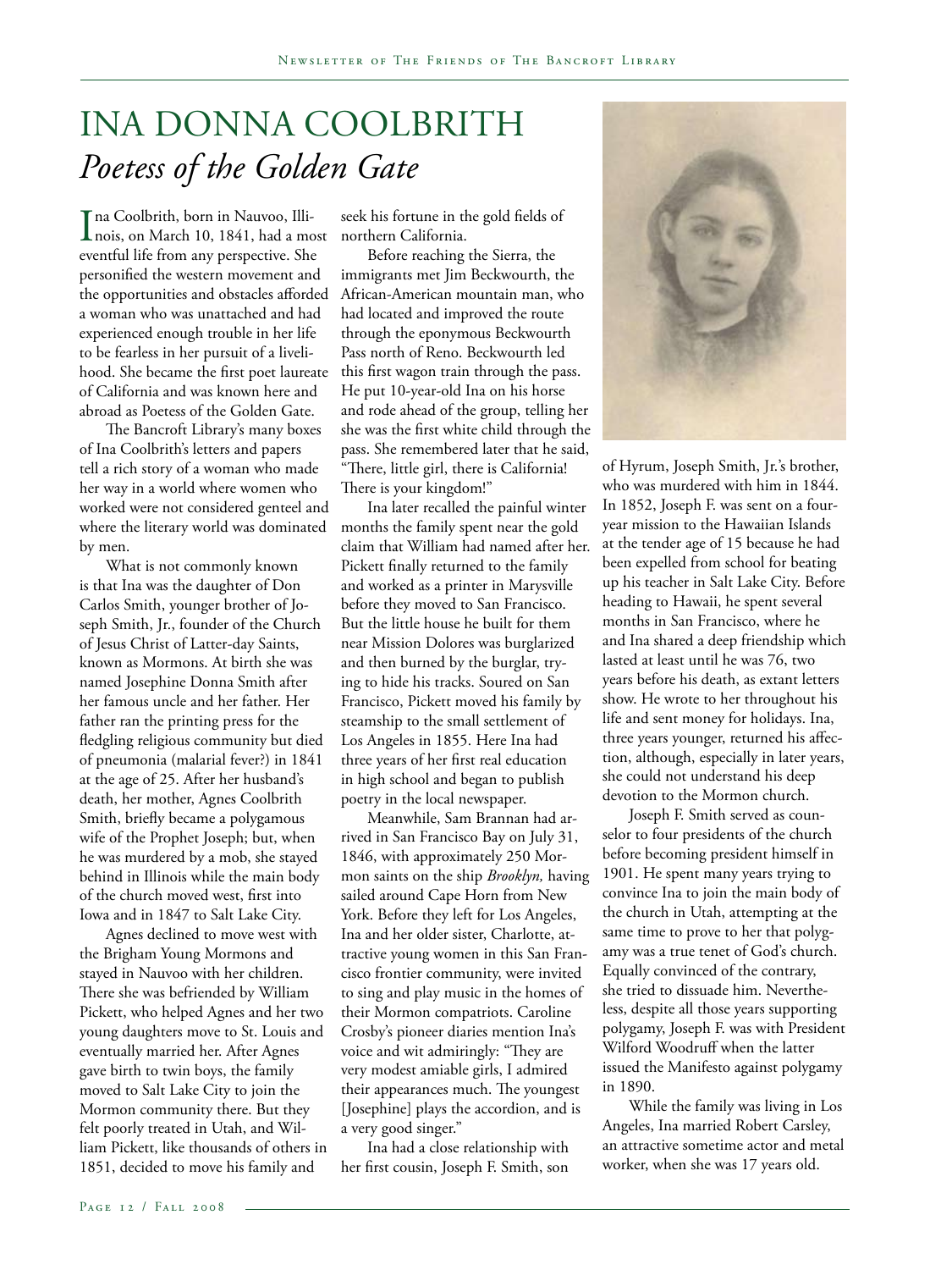They had a child who died in infancy and Carsley became insanely jealous, without cause, and attacked Ina with knives and guns. A well-publicized divorce followed and Ina became a single woman at the age of 20, in 1861.

Ina, no longer comfortable in the small town of Los Angeles, decided to move back to San Francisco along with her parents and stepbrothers. In San Francisco she reinvented herself. Few people knew of her early marriage, and she never remarried. She changed her name from Ina Smith Carsley to Ina Donna Coolbrith, taking her mother's maiden name and the pen name, Ina, that she had used in the poems she published in Los Angeles. In San Francisco she contributed poetry to the *Californian,* and her stepfather and her stepbrother William became printers there. Her other stepbrother, Don, became a clerk for Hubert Howe Bancroft.

When the *Californian* ceased publication in 1868, she sent her poems back east to the *Galaxy* and *Harper's Weekly.* It was in her drawing room on Taylor Street that same year that Bret Harte founded a new magazine, *The Overland Monthly*. Charles Warren Stoddard was a regular contributor, as was Ina. Together the three were called the Golden Gate Trinity. The Bancroft Library holds many letters of these writers. Stoddard wrote fondly of this period and the gatherings in Ina's home:

Ina D. Coolbrith, although a native of Illinois, and of New England parentage, passed her childhood and early youth in Los Angeles, California, when that old Spanish settlement was worthy of the name. She might easily have been mistaken for a daughter of Spain; the dark eyes, the luxuriant dark hair, the pure olive skin flushed with the ripe glow of the pomegranates; even the rich contralto voice, the mellifluous tongue and the well-worn guitar were hers—everything , in fact, save only the stiletto and the cigarette. Those were halcyon days: she was singing her full-throated songs—perhaps too often touched

with a gentle melancholy, but this also is Spanish and semi-tropical and the world was listening to catch the far-off strain from California. She was a constant contributor to the *Overland Monthly,* and she frequently appeared in the *Californian, Galaxy, Harper's,* and other leading periodicals. Her muse was speedily and cordially recognized in the best quarters, and, in later years when on a flying visit to the Atlantic sea-board, Whittier and many another master singer welcomed her fraternally.

But a great family tragedy made it necessary for Ina to seek more money than poetry could provide. The death of her sister Charlotte's husband, in Los Angeles, followed soon after by Charlotte's as well, left two children for Ina and her family to care for. By this time her alcoholic stepfather had left permanently for Oregon, and she became the sole provider for the family. Ina wrote of him to a friend, Adele T. Jones:

Because my stepfather, a man of splendid physique, brain and education, was a victim of intemperance, I was condemned to abject poverty and social isolation, and compelled when a young girl to take his place in the chief maintenance of the family.

With the free public library movement that began in the 1870s, Oakland established one of the first public libraries in the state, and Ina became its librarian in 1878. At first she had no assistance but a janitor for a 12-hour work day at a salary of \$175 a month. She especially enjoyed, however, working with students, suggesting books, and guiding their reading. Jack London was one of those students who remembered her influence on him. Her feelings about her job were ambivalent. She wrote to a friend of this period:

At the time my widowed sister died, I had the chance of going abroad under auspices that would have changed all my fortunes: instead, to

meet the added care of her children, I entered my library prison, a daily grind from 8 a.m. to 9 p.m., for 20 years. During that time, I knew only the path that led from my door to that of my prison.

Ina became Honorary Librarian of the Bohemian Club in San Francisco in 1899, and also undertook special projects for the club. (She had helped make curtains for the clubhouse.) It was understood that she was the only woman with entrée to the all-male club, where she was revered as a poet, editor, and librarian; but she always came and went discreetly by the side door. She depended on the help of club members after her home was destroyed during the earthquake and fire of 1906.

California became the first state to have a Poet Laureate when Ina Donna Coolbrith was appointed by Governor Hiram Johnson on June 30, 1915. She was confirmed in that position April 26, 1919, by the State Senate and held it until her death in 1928 at the age of 87. The story of her life is a story of the American movement west and the opportunity the new land offered for reinvention, whether man or woman, for respectability rising out of scandal.

> Camilla Miner Smith Editor, *Bancroftiana*

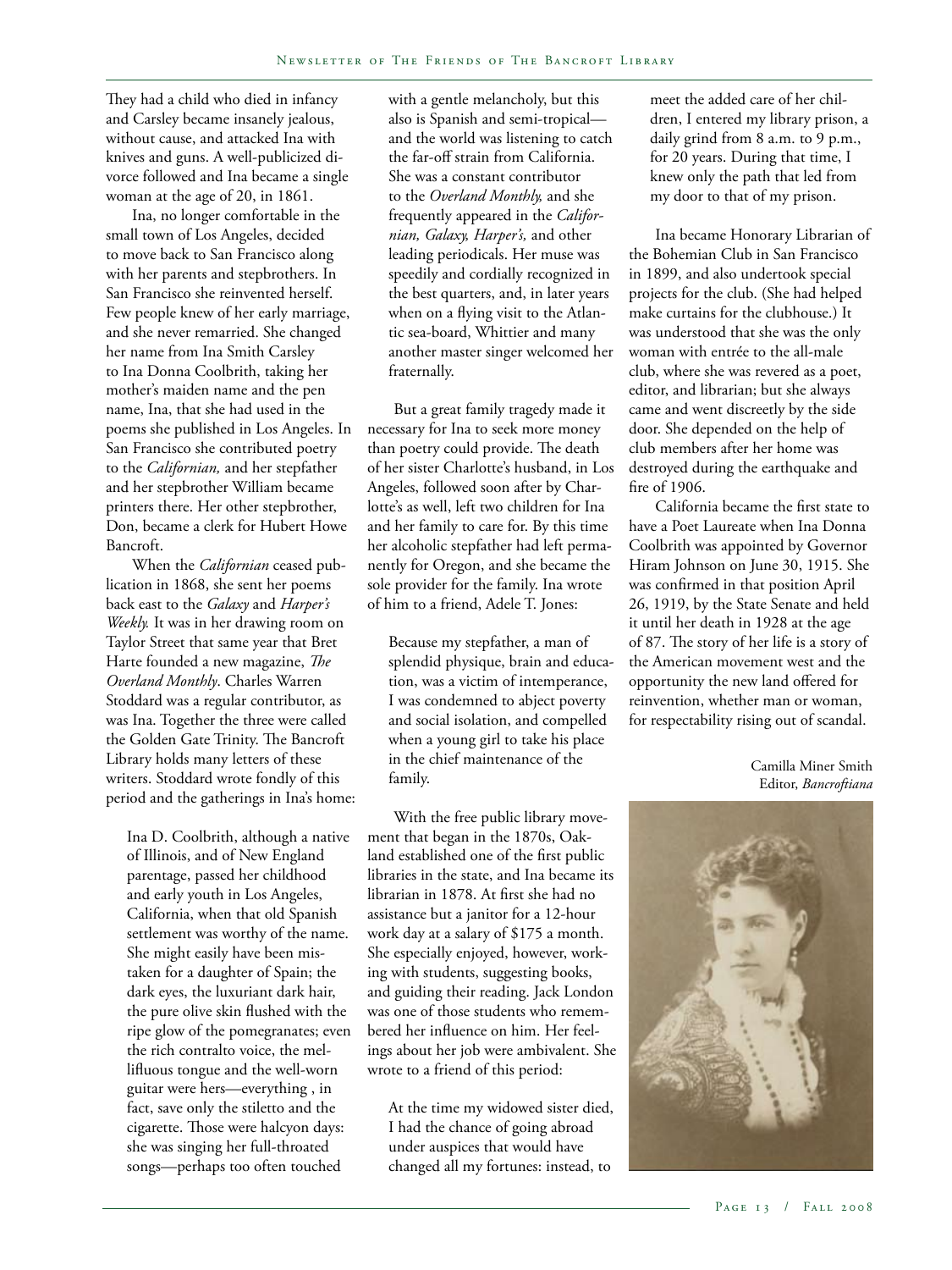## Undergraduate Research at The Bancroft Library

ne of the many rich academic experiences offered to undergraduates on the Berkeley campus is the opportunity to conduct research at The Bancroft Library, where students are given access to Bancroft's vast collections of personal papers, correspondence, diaries, oral histories, pictorial images, laboratory notebooks, faculty papers, first editions, illuminated manuscripts, and even papyri.

In the fall semester of 1997, we instituted a seminar designed to introduce undergraduates to The Bancroft Library early in their academic career. Our educational goal was straightforward: to teach students—most of whom had never been in a research library before—how to identify, locate, study, evaluate, and use primary sources for original research. Our Freshman/Sophomore Seminar, under its current title, Undergraduate and Interdisciplinary Studies (UGIS) 39B, "Archival Research: Working with Primary Sources in the Humanities, Sciences, and Engineering," enables undergraduates to carry out research on a subject of their own choosing and to create a narrative based on primary materials.

Each of us three coinstructors has his own favorite parts of Bancroft's collections. Casey, fascinated by the history of mathematics, physics, engineering, and architecture, likes to lecture on the work of the artist-engineers of the Italian Renaissance, such as Filippo Brunelleschi and Leonardo da Vinci, on the cosmic views of 16th-century occultists such as Robert Fludd, and on the crowning achievements of Galileo, Torricelli, Pascal, Boyle, and Newton in the 17th-century. Another Bancroft favorite of his is the T. Y. Lin archive, which contains the designs and writings of Berkeley's renowned structural engineering professor and bridge designer, who died at the age of 91 in 2003. Lin came to regard the bridge as a material symbol for joining disparate cultures together, and in 1959, at the height of the Cold

Hanff, an aficionado of children's literature and an astute student of language, is an expert on the bibliography of Lewis Carroll's *Alice's Adventures in Wonderland* and also that of *The Wonderful Wizard of Oz,* written by L. Frank Baum and illustrated by W.W. Denslow. He discusses the various editions of these books in the seminar, helping students understand the significance of these popular classics. He also engages the students in his presentations on the evolution of English and American words, making use of Bancroft's first editions of Samuel Johnson's *A Dictionary of the English Language* (1755) and Noah Webster's *An American Dictionary of the English Language* (1828).

As University Archivist, Farrell brings the history of the University of California vividly to life in his seminar presentations, on, for example, the Loyalty Oath controversy, or the rise and fall of the School of Criminology. A favorite topic of his is President John F. Kennedy's historic visit to Berkeley on Charter Day, 23 March 1962.

Arriving from Washington at Alameda Naval Air Station at 11:00

am, the President rode in an open limousine through Alameda, Oakland, and Berkeley, welcomed by cheering thousands lined along the sidewalks. His first stop was the Lawrence Radiation Laboratory, where he was greeted by leading nuclear scientists, including Nobel Laureates Glenn Seaborg and Edwin McMillan. After lunch at University House, the President was driven to Memorial Stadium for the Charter Day ceremonies, where he was scheduled to deliver a major speech.

It was a bright sunny afternoon. The stadium was over-flowing with over 88,000 people, the largest audience President Kennedy had yet addressed, and the largest ever to attend an event in Memorial Stadium. He spoke about the inevitability of democracy's ultimate triumph over communism. On the conciliatory side, he strongly urged for cooperation between the United States and the Soviet Union on space exploration. It is both inspiring and poignant to watch the videotape of the young President's prophetic speech. It is also moving for us and our students to hold the hand-edited copy of the President's typescript, kept in a favorite old U.S. Navy ring-binder that he had used for many years. In places, the typescript differs significantly from the spoken version (an audio-recording and transcript of the speech may be found at http://www. jfklibrary.org/Historical+Resources/ Archives/Reference+Desk/Speeches/ JFK/003POF03Berkeley03231962. htm). Later in the afternoon, the President flew to Vandenberg Air Force Base to observe the launch of an intercontinental ballistic Atlas missile.

We encourage each of our students to delve into a collection that matches some interest of her or his own, and we expect each of them to



*President John F. Kennedy spoke at Memorial Stadium on Charter Day 1962 (courtesy Lawrence Berkeley National Laboratory)*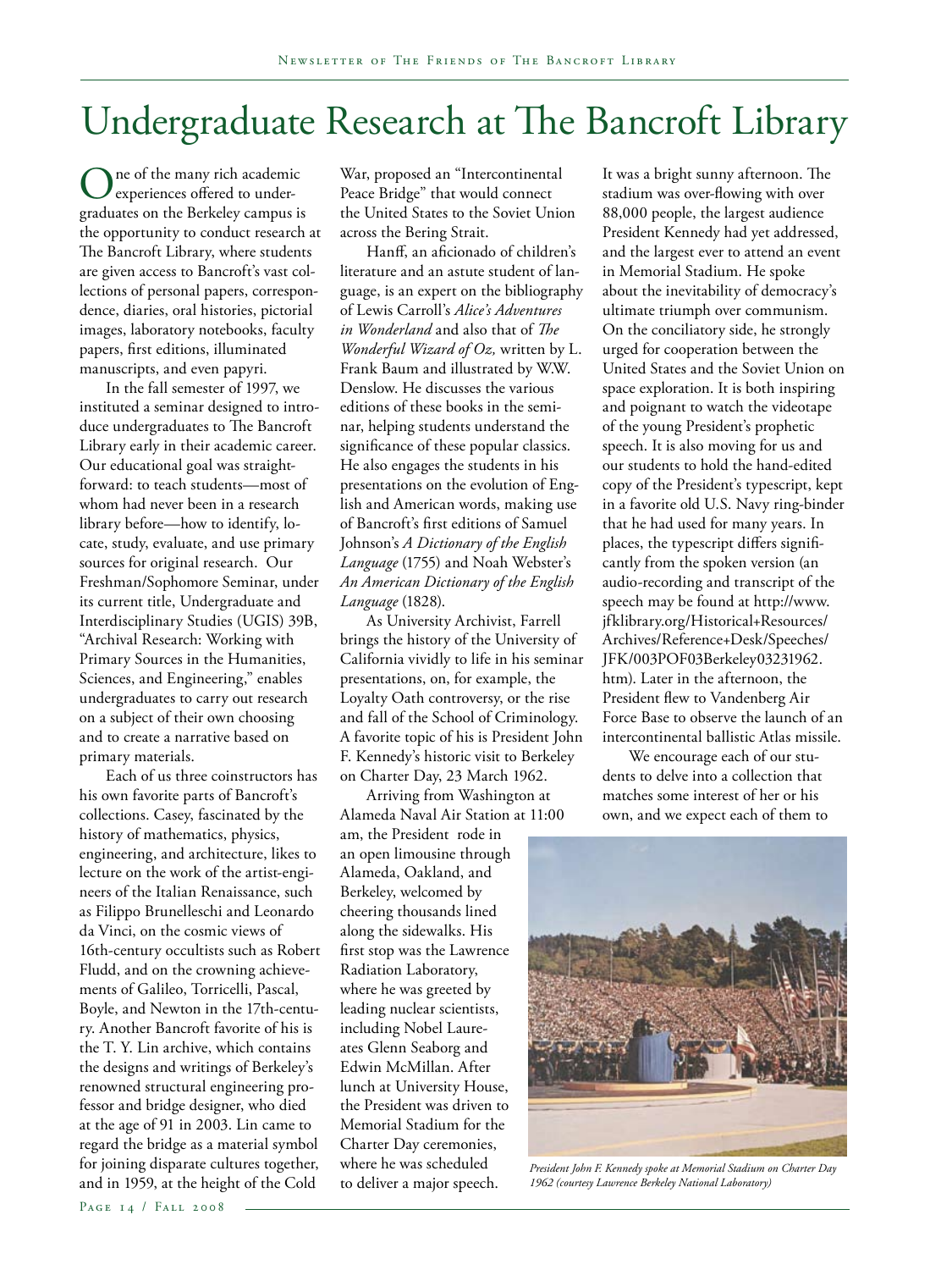

*Lawrence Ferlinghetti admires statue of Dmitri Mendeleev in Khaborovsk, February 1967 (Photo: Heiner Bastian)*

discover something new. Quite miraculously, by the middle of each semester, all students have embarked on unique research projects. Some projects avail themselves of the resources of other specialized research libraries, such as the Environmental Design Archives and the Water Resources Center Archives. An oral presentation and final draft of the research paper is due at the end of the semester.

In order to provide additional insight into Bancroft's collections and how to use them for research, each semester we invite two or three guests to make presentations in their area of expertise. Bancroft staff have been especially generous with their time and expertise, particularly Tony Bliss, Curator of Rare Books and Literary Manuscripts; Lauren Lassleben, Appraisal and Preliminary Processing Archivist; Jack von Euw, Curator of Pictorial Collections; James Eason, Principal Pictorial Archivist; Sally Hughes, Historian of Science; Theresa Salazar, Curator of Western Americana; and Kathi Neal, Associate University Archivist. Other experts have also graciously contributed to the seminar: Stephen Tobriner, Professor of Architectural History and author of *Bracing for Disaster: Earthquake-Resistant Architecture and Engineering in San Francisco, 1838- 1933*; Steven Shackley, of the Phoebe A. Hearst Museum of Anthropology; Karen Lewis, archivist for Hewlett-Packard; Constance Reid, author of

several popular books on mathematics and biographer of modern mathematicians; and the late Michael Rossman, Berkeley writer, activist, science teacher, and collector of political posters—see the website for the AOUON ("All Of Us Or None") Archive.

Among the many topics that students have written about are: hydraulic mining during the California Gold Rush; Annie Bidwell and her involvement with indigenous tribes at Rancho Chico in the late 19th century; the Hearst Medical Papyri; Karl F. Meyer's work on botulism and on the plague in California; the Golden Gate Bridge; the Victorian three-volume novel and private circulating libraries; Cyril Elwell and the Poulsen Arc Generator; John Galen Howard's designs for Sather Gate; the Doble brothers' steam automobile, manufactured in Emeryville in the 1920s; Nazism in America in the 1930s; the Salton Sea; the redevelopment of Chavez Ravine and Bunker Hill in downtown Los Angeles; Reuben ("Rube") Goldberg; Berkeley's police chief August Vollmer and his influence on the reform of China's police system in the 1930s and 1940s; student protests on the Berkeley campus; the photography of Dorothea Lange and Ansel Adams at the Manzanar relocation center for Japanese Americans; Professors John and Joseph Le Conte; UC President Clark Kerr; mathematician and activist Stephen Smale; the underground comics of R. Crumb; and

the travels and writings of Lawrence Ferlinghetti.

Despite the wide range of topics, our students become engaged in the progress of one another's research projects and participate actively during the weekly updates. We have sometimes considered confining projects to thematic areas, but the students actually prefer the complete freedom to pursue their own individual interests. What keeps the seminar unified is a common research method and a focus on primary materials. On two occasions, in 2006 and 2008, students from our seminar won the prestigious Library Prize for Undergraduate Research for their research papers.

Students leave UGIS 39B with a knowledge of how to use a premier research library, with a sense of achievement and confidence in their own ability to conduct original research and write about it effectively, and having experienced the intense pleasure of developing research questions, pursuing leads, and discovering new knowledge. As instructors, it brings us much joy to be in the presence of these enthusiastic undergraduates as they develop into independently minded young researchers. Additionally, each semester, we ourselves learn more about the breadth and depth of Bancroft's magnificent collections.

> Jim Casey *Professor, Departments of Mechanical Engineering and Bioengineering*

David Farrell *Curator of History of Science and Technology Program and University Archivist*

Peter Hanff *Deputy Director of The Bancroft Library*



*One of John Galen Howard's studies for Sather Gate (1908) (Environmental Design Archives)*